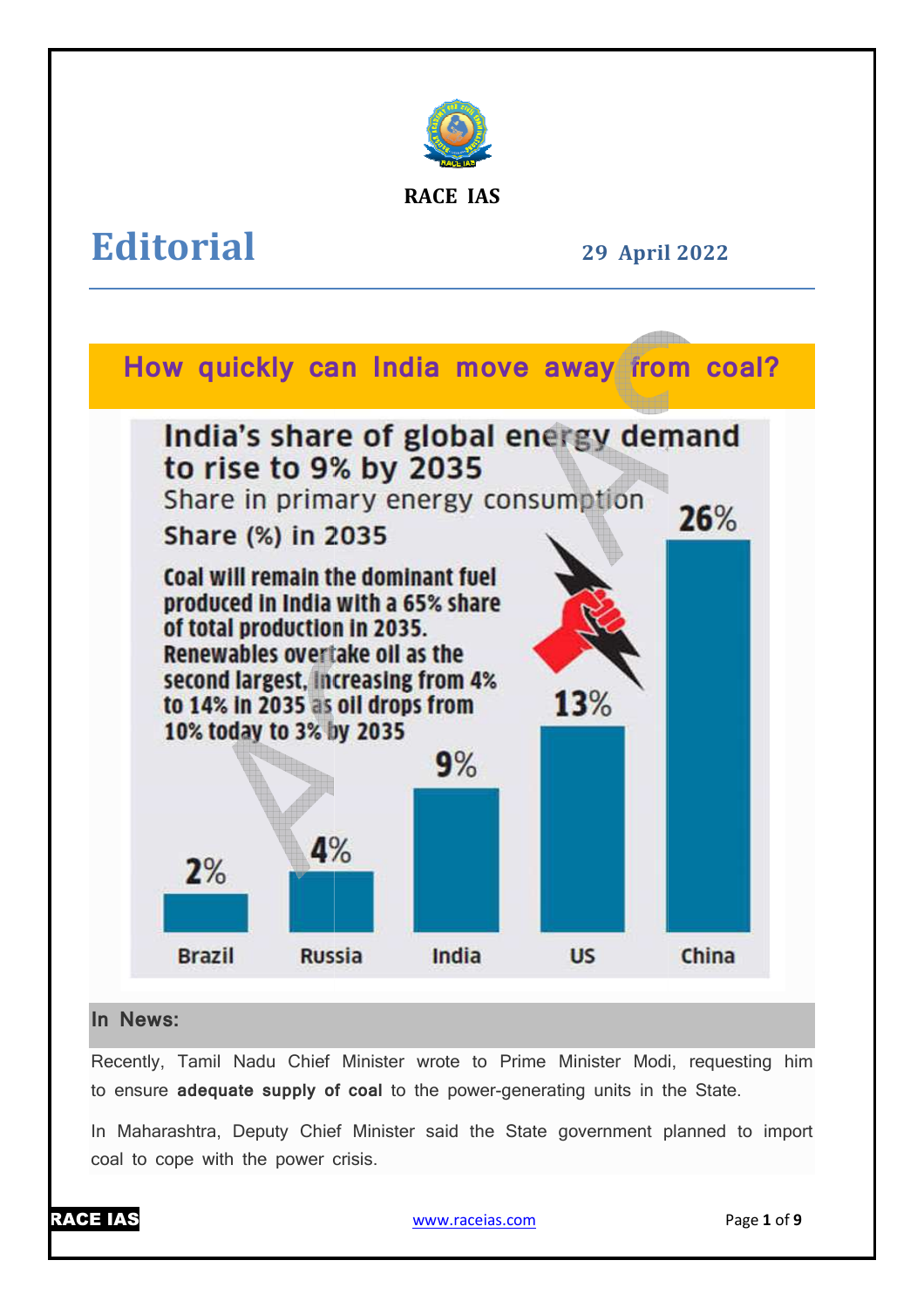The other top power-consuming State in the country, Gujarat, is also planning to import coal, according to reports.

**Decline in coal stocks** and the resulting **power outages in several States** have spurred queries of renewable energy's potential to fill in for the conventional resource.

Earlier in recent weeks, coal stocks in more than 100 thermal power plants in India **fell below the critical mark** (less than 25% of the required stock) while it was less than 10% in over 50 plants across India.

**Is there a coal crisis?**

- 1. Coal accounts for 55% of the country's energy needs, according to Mr. Joshi.
- 2. The **India Energy Outlook 2021 report** of the **International Energy Agency (IEA)** said energy use in India has doubled since 2000, with 80% of demand still being met by coal, oil and solid biomass.
- 3. Pandemic-related disruptions, however, prevented the stock-up of coal. Mining operations were halted to curb the spread of the virus.
- 4. Despite the gradual easing into operations, mining activities were hampered during the monsoons, delaying arrival of stocks.
- 5. With household demand for power picking up and the arrival of summer, combined with the sudden acceleration in economic activity, it has **resulted in a demand-supply mismatch.**
- 6. The country had experienced a similar situation last October, but with peak summer approaching, the coal stock situation is more worrisome now because demand for power will be high.
- 7. The energy demand will go up as urbanization and the population increase.
- 8. The IEA estimates that despite the shock from COVID-19, India's demand is expected to grow by almost 5% a year till 2040.

#### **What is the consumption pattern?**

Coal is abundantly available, has **shorter gestation periods** and coal-based plants have **lower capital costs** than hydel and nuclear plants, therefore, making it the **most viable enabler of energy security** in the country.

The conventional resource's capacity addition is further helped by the increased participation of the private sector in power generation.



 $\begin{picture}(20,20) \put(0,0){\line(1,0){10}} \put(10,0){\line(1,0){10}} \put(10,0){\line(1,0){10}} \put(10,0){\line(1,0){10}} \put(10,0){\line(1,0){10}} \put(10,0){\line(1,0){10}} \put(10,0){\line(1,0){10}} \put(10,0){\line(1,0){10}} \put(10,0){\line(1,0){10}} \put(10,0){\line(1,0){10}} \put(10,0){\line(1,0){10}} \put(10,0){\line(1$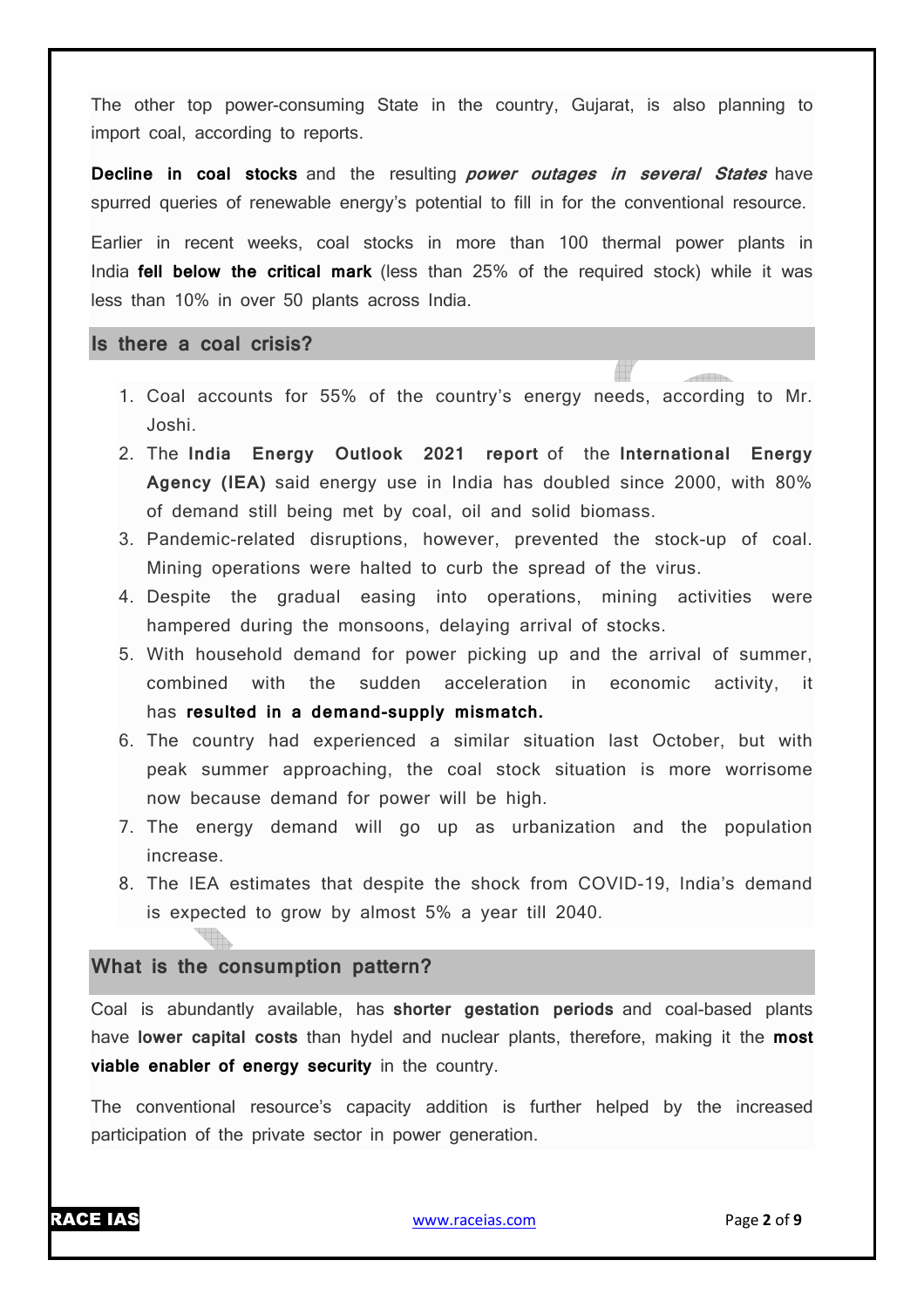In Washington recently, Finance Minister said India's move away from coal will be hampered by the war in Ukraine.

At the recently concluded Budget session, Ministry of power said, "Despite push for renewables, the country will require base load capacity of coal-based generation **for stability** and also for **energy security**."

**Where does India stand on renewable energy sources?**

- 1. The report of the Central Electricity Authority on optimal generation capacity mix for 2029-30 estimates that the share of renewable energy in the gross electricity generation is expected to be around 40% by that financial year.
- 2. The Union government has spent  $\cdot$  3,793 crore until March 14 in 2021-22 for implementing **varied renewable energy-related schemes and programmes.**
- 3. A total of 152.90 GW of renewable energy capacity has been installed in the country as on February 28, as per government figures.
- 4. This includes 50.78 GW from solar power, 40.13 GW from wind power, 10.63 GW from bio-power, 4.84 GW from small hydel power and 46.52 GW from large hydel power.
- 5. In accordance with the Prime Minister's announcement **at COP26** (the 2021 United Nations Climate Change Conference), the Ministry of New and Renewable Energy aspires **to install 500 GW of electricity capacity from non-fossil fuel sources by 2030.**
- 6. As per **IEA reports**, Over the next 10 years, the strong growth of renewables is not sufficient in the stated policies scenario to keep up with the projected pace of electricity demand growth, and coal-fired power generation makes up the difference.

#### **What are the challenges?**

- 1. The capacity of a plant does not necessarily translate into the actual power it generates for the grid, some of it is lost owing to external factors such as heat or transmission losses. This applies for both renewable and conventional sources.
- 2. **Solar and wind energy** are variable resources **with 'variability'** being particularly exposed during periods of peak demand.
	- 1. For example, solar energy is abundantly available during daytime in summers. However, the domestic consumption peaks in the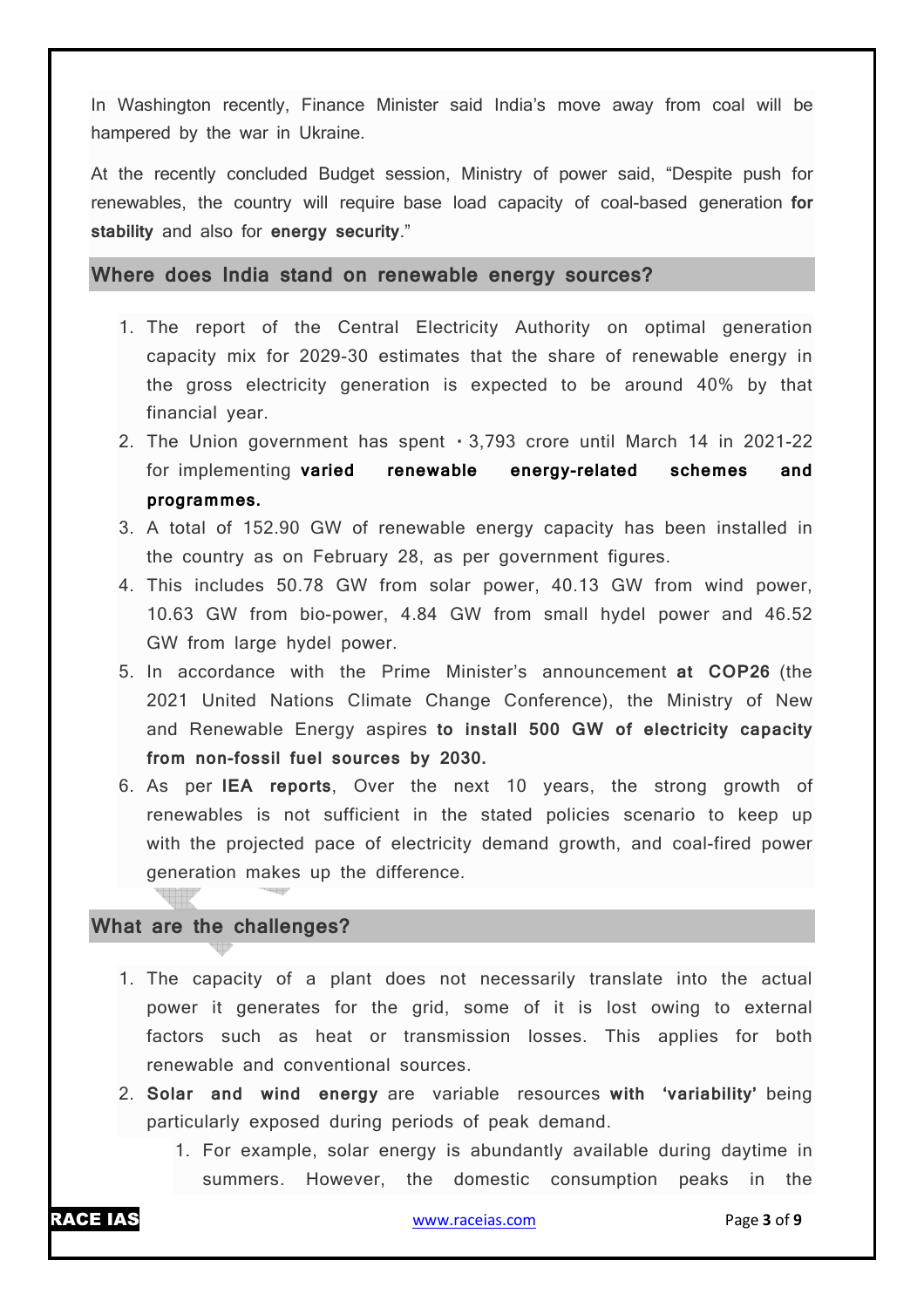evenings when we turn on the air-conditioner after returning from work.

- 3. With no sunlight outside then, **energy requirement and supply face a mismatch.**
- 4. Another dimension to it is the seasonal variation. In monsoons, solar energy is barely available with wind energy available in abundance.
- 5. Another factor is **spatial variability**. Regions near coastal areas enjoy more wind and therefore, possess greater ability to produce wind energy, like Gujarat, in comparison to States which are drier and experience more sunlight, like Rajasthan.

**Use of renewable energy, therefore, would essentially require a balancing act.**

**What about transmission and storage?**

- 1. **Transmission and storage** are central to addressing variability issues. They help cope with the 'duck curve' power demand among consumers in India.
- 2. Resembling a duck, the curve is a graphical representation exhibiting the difference between the demand and availability of energy through the day.
- 3. With both wind and solar being variable sources it becomes **imperative to establish a complementing model.**
- 4. This would require **import and export technologies** between States as well as **optimizing the trade** between those with differing demand and production profiles.
- 5. According to the IEA, **Thermal plants in the eastern region**, by contrast, provide **flexibility for demand centres** to the south and west, which have high industrial and agricultural loads and may call on imports during periods of low renewables availability.
- 6. **India's national infrastructure** has not been designed to account for so much variability in energy generation.
- 7. The **grid is accustomed to consistent supply** from thermal power plants, which is diametrically opposed to the erratic generation from solar-PV, wind turbines, and other renewables.

## **How will the cost factor work?**

1. Transition to renewable energy would depend a lot on **inculcating energyefficient behaviour** such as operating ACs, both for commercial and

**ALLIA**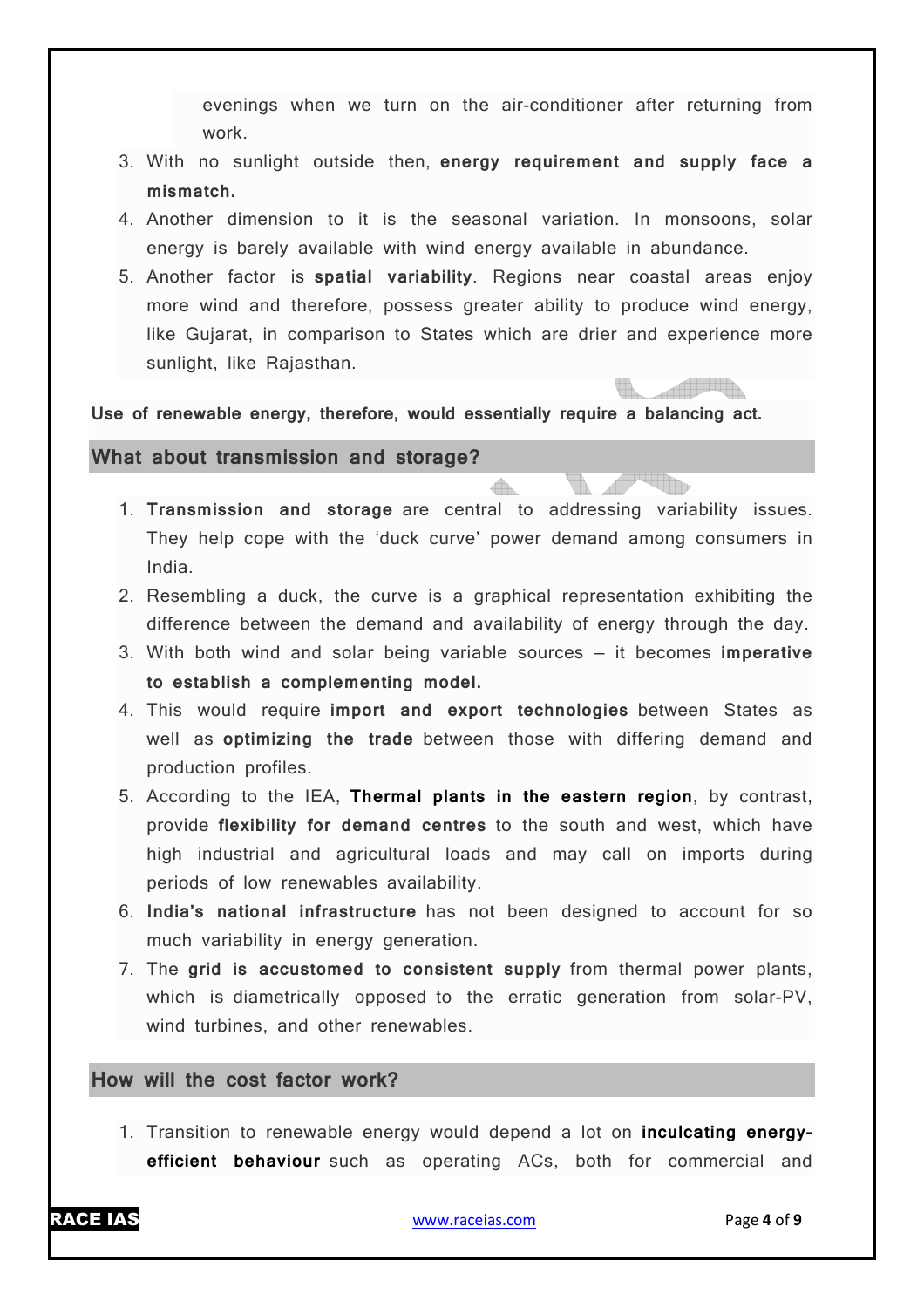domestic usage, more flexibly through the day and opting for energyefficient products.

- 2. **Cooling systems** emerge as a utility during summers, the usage however is divided between higher and lower income households with the former being more economically secure opting to run them all through the day.
- 3. A **demand response programme** in the direction would help address such issues keeping external factors constant.
- 4. Further, lifestyle changes to reduce energy demand too would be essential; an example here could be **Japan's 'Cool Biz Campaign'** permitting employees to wear **light and casual clothes** at work instead of the conventional jackets and tie in order **to reduce the need for air-conditioning.**
- 5. As per government data, India has seen record low tariffs of  $\cdot$  1.99 per KWh for solar power and  $\cdot$  2.43 per KWh for wind power much cheaper in comparison to electricity produced from conventional sources.

U

Vb

#### **Conclusion:**

The scope of energy security has also expanded, with a growing emphasis on dimensions such as **environmental sustainability and energy efficiency**.

The government of India has already set an ambitious target of developing 5 GW of offshore capacity by 2022, and a further **30 GW by 2030**.

To achieve the above targets, **a single unified ministry of energy** should come into picture to play an active role in India's developmental goals.

# **Mission Antyodaya and Rural Upliftment**

The Indian Constitution mandates local governments to prepare and implement plans for **'economic development and social justice' (Articles 243G and 243W).**

Several complementary institutions and measures such as the **Gram Sabha** to facilitate people's participation, the **District Planning committee (DPC)** to prepare bottom up and spatial development plans, and the **State Finance Commission (SFC)** to ensure vertical and horizontal equity were introduced to promote this goal.

Given the right momentum, the **'Mission Antyodaya**' project of the Government of India launched in 2017-18 bears great promise to revive the objectives of these great democratic reforms. TheMinistry of Panchayati Raj (MoPR) and the Ministry of Rural Development act as the nodal agents to take the mission forward.

RACE IAS www.raceias.com Page **5** of **9**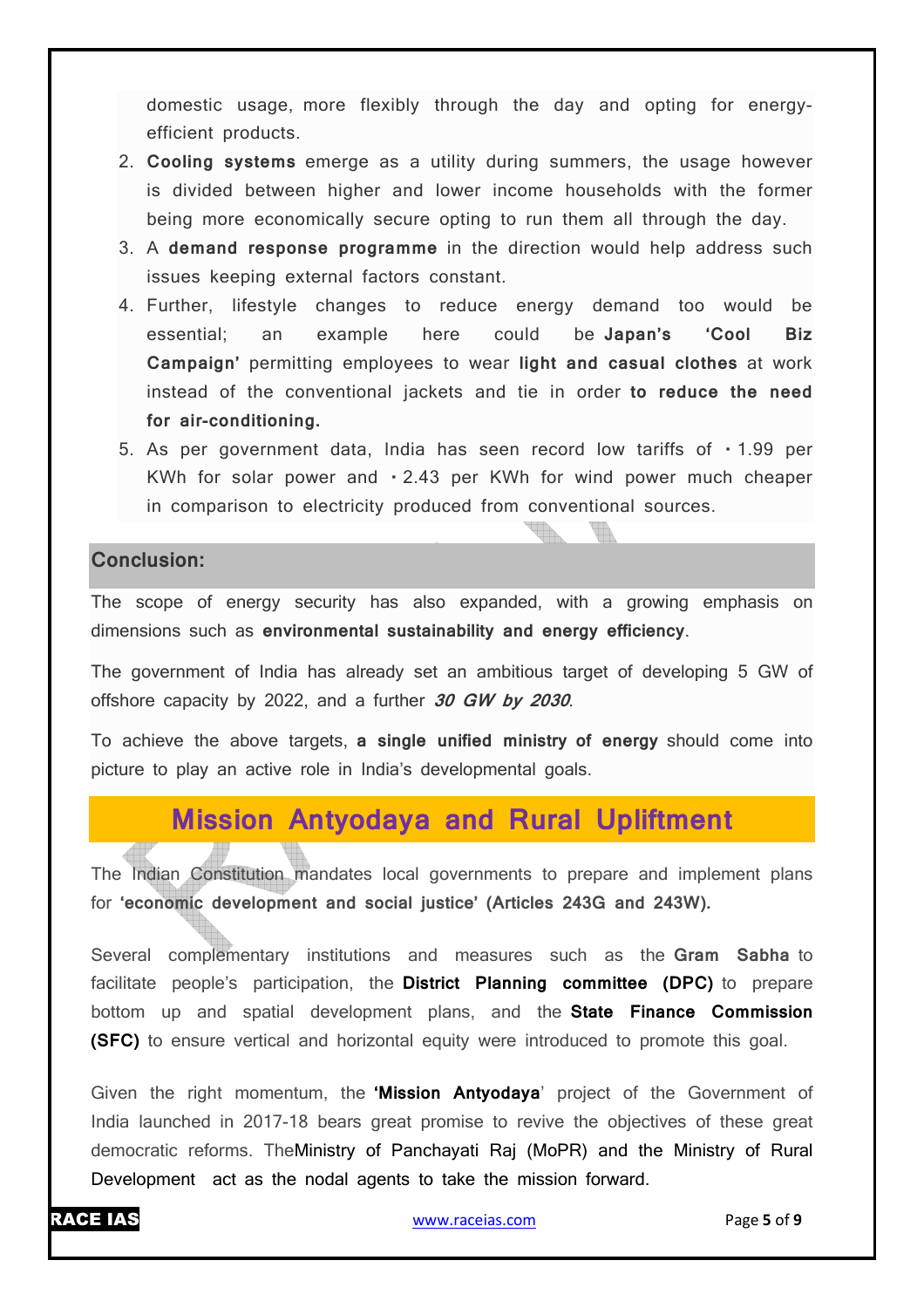#### **What is Mission Antyodaya?**

- **Mission Antyodaya** is a mission mode project envisaged by the Ministry of Rural Development. It is a convergence framework for measurable effective outcomes on **parameters that transform lives and livelihoods.**
- The main objective of Mission Antyodaya is to **ensure optimum use of resources** through the convergence of various schemes that address multiple deprivations of poverty, making **gram panchayat the hub of a development plan**.
	- o This planning process is supported by an annual survey that helps to assess the various development gaps at the gram panchayat level, by collecting data regarding the 29 subjects (health & nutrition, social security, good governance, water management etc.) assigned to panchayats by the **Eleventh Schedule of the Indian Constitution.**

#### **What led to the Launch of Mission Antyodaya?**

- The traditional poverty line linked to the calorie-income measure, religiously pursued by the **Planning Commission** proved inane and **failed to serve as a purposive policy tool.**
- The stats brought into the public domain by the **SocioEconomic and Caste Census (SECC) 2011** were **'demanding' remedial intervention**. It revealed that:
	- o 8.88 crore households are deprived and poor from the perspective of **multidimensional deprivations such as shelterlessness, landlessness,** households headed by single women, SC/ST household or disabled member in the family
	- o 90% of rural households have **no salaried jobs**
	- o 53.7 million households are **landless**
	- o 6.89 million **female-headed households** have **no adult member** to support
	- o 49% suffer from **multiple deprivations**
	- o 51.4% derive sustenance from **manual casual labour**
	- o 23.73 million are with **no room or only one room to live**
- **Paradoxically, this happened in a country that spends more than**  $\cdot$  **3 trillion every year for the rural poor** from the Central and State Budgets and bankcredit linked self-help programmes.

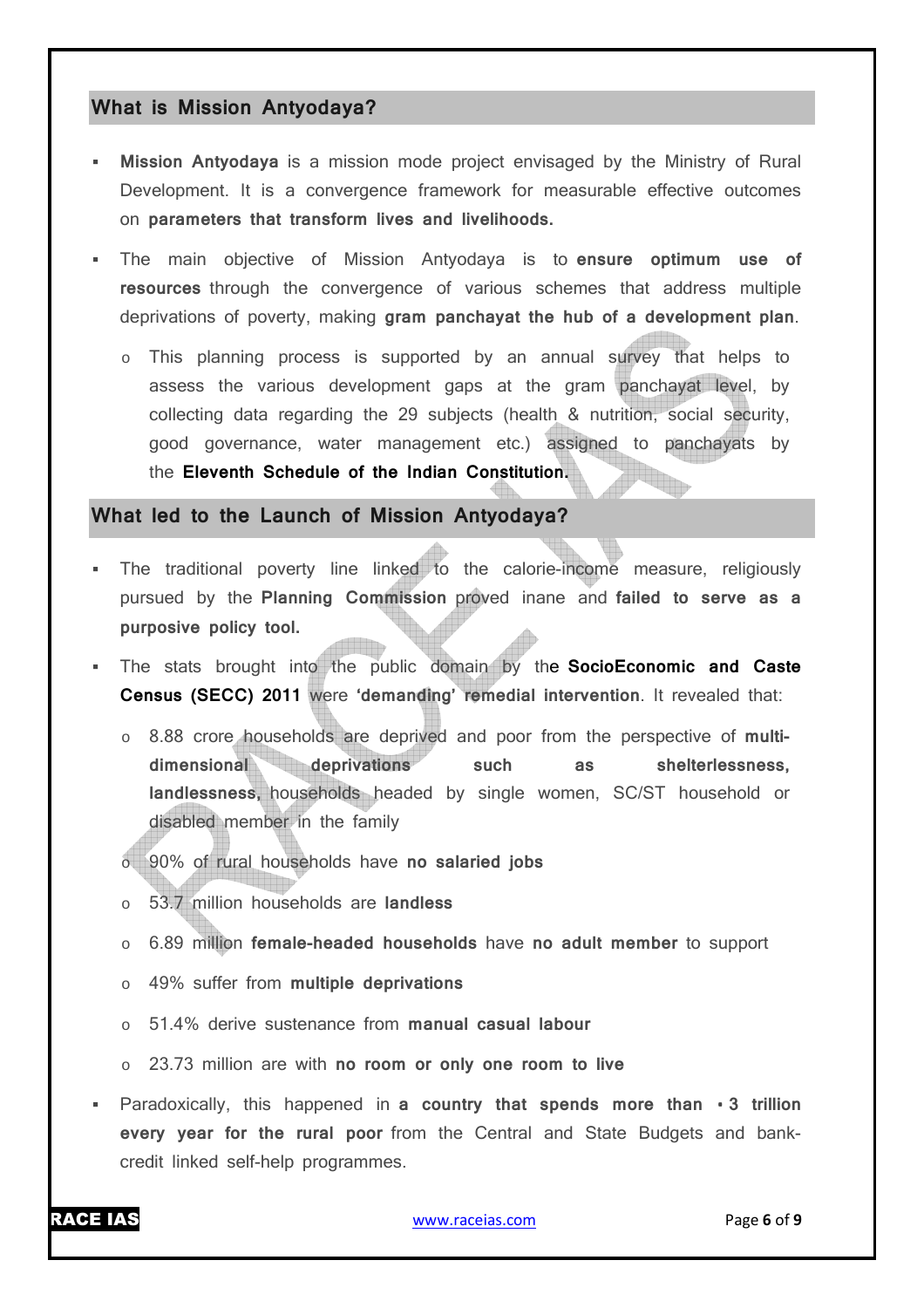#### **What Challenges Exist in the Rural Upliftment?**

#### **Gaps in Gram Panchayats**

- The 'Mission Antyodaya' survey in 2019-20 for the first time collected data that shed light on the **infrastructural gaps from 2.67 lakh gram panchayats**, comprising 6.48 lakh villages with 1.03 million population.
- The maximum score values assigned in the survey add up to 100 and are presented in class intervals of 10.
	- o While **no State in India falls in the top score bracket of 90 to 100**, 1,484 gram panchayats fall in the bottom bracket.
	- o Even in the score range of 80 to 90, **10 States and all Union Territories do not appear.**
- The total number of gram panchayats for all the 18 States that have reported adds up only to **260, constituting only 0.10% of the total** 2,67,466 gram panchayats in the country.
	- o Kerala tops the chart (with a score range 70-80) but **accounts for only 34.69% of total gram panchayats of the State.**
		- The corresponding all-India average is as low as 1.09%.
	- o Even for Gujarat which comes next to Kerala, **gram panchayats in this bracket are only 11.28%.**

**Poor Performance of Gram Panchayats in Composite Index of MA:**

- Although **only 15 gram panchayats** (of the total reported) in the country **fall in the bottom range below 10 scores,** more than a fifth of gram panchayats in India are **below the 40 range.**
	- o Only the gram panchayats in Kerala are above this in contrast to the rest of the States.
	- $\circ$  The gap report and the composite index show in unmistakable terms that building **'economic development and social justice' remains a distant goal** even after 30 years of the decentralisation reforms and nearly 75 years into Independence.

### **Missing Link between GPDPs and MA Surveys**

 The missing link or connection between the **Gram Panchayat Development Plans (GPDPs)** prepared and the gaps emerging from the Mission Antyodaya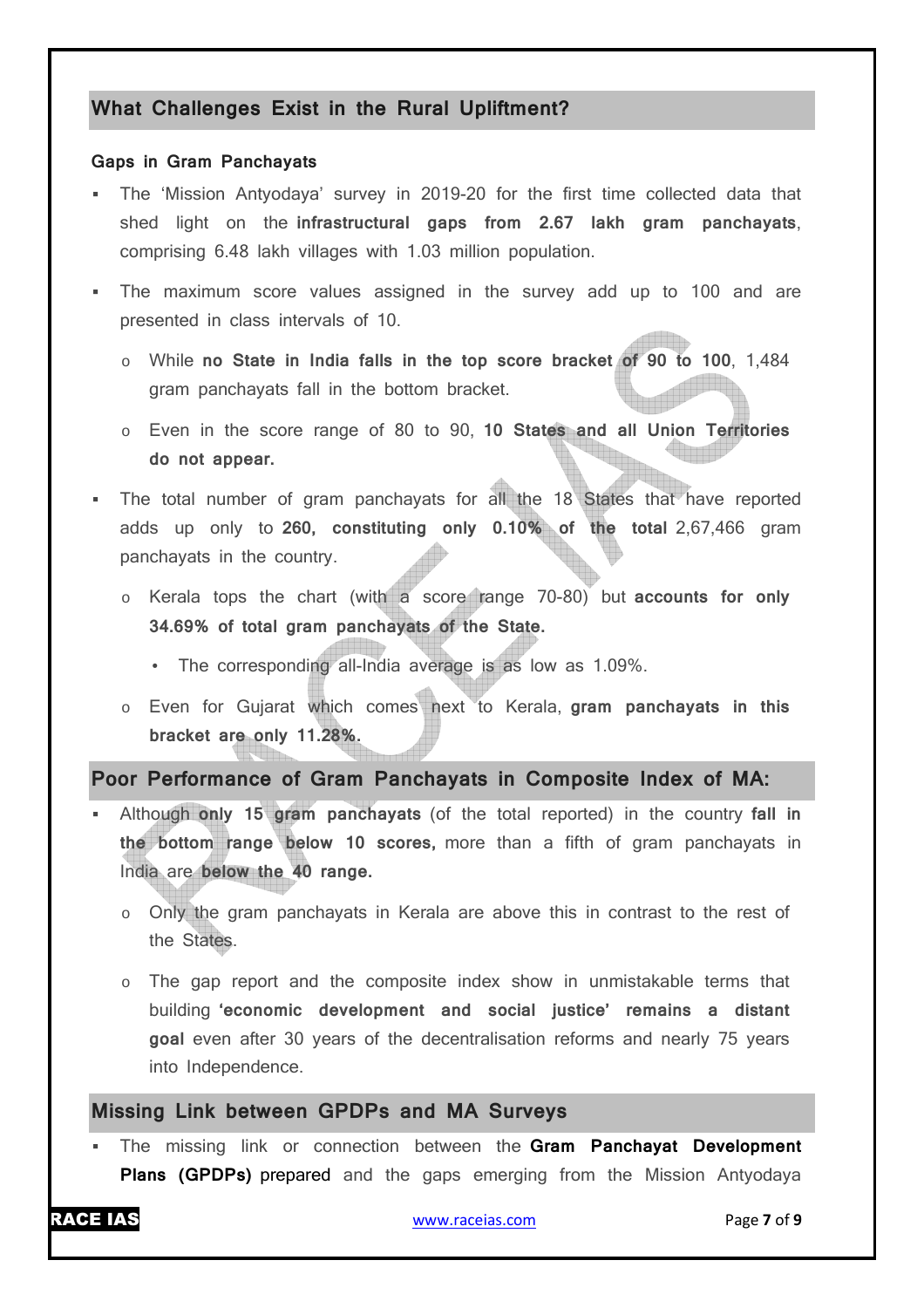(MA) Survey findings has **hindered the process of preparing comprehensive GPDP.**

- o As per the MoPR guidelines, the findings and the gap report assessments from **MA Survey should serve as the baseline for the preparation of GPDP;** but this is **not taking place.**
- Each Panchayat is mandatorily required to link the activities taken up in the GPDP with the gaps identified in the MA Survey, but the **gaps identified in MA Survey are not addressed in majority of the GPDPs.**
	- o Even those GPs that completed MA Survey have **not incorporated Gap Reports in the final GPDP.**

#### **What can be the Way Forward?**

- **Integration of Resources:** The scope to reduce the growing rural-urban disparities is tremendous. Given the **'saturation approach'** (100% targets on select items) of the **Ministry of Panchayati Raj**, the possibilities of realising universal primary health care, literacy, drinking water supply and the like are also immense.
	- o What is required now is a serious effort to converge the resources the **Mahatma Gandhi National Rural Employment Guarantee Act**, the **National Rural Livelihood Mission, National Social Assistance Programme, Pradhan Mantri Awas Yojana,** etc.
- **Role of Gram Sabha and Leaders:** Gram Sabha is a forum for people's participation in grassroot level governance. It provides opportunity to the rural people to get involved in the development programmes of their village and make the administration transparent.
	- o It is the responsibility of the elected functionaries, frontline workers, and local citizens to see that the Gram Sabha functions as per the rules and expectations.
		- Gandhi ji once said **"The Greater the Power of the Panchayats, the better for the People''.**
	- o The facilitators appointed shall also **ensure community mobilisation including** vulnerable sections like SC/ST/Women.